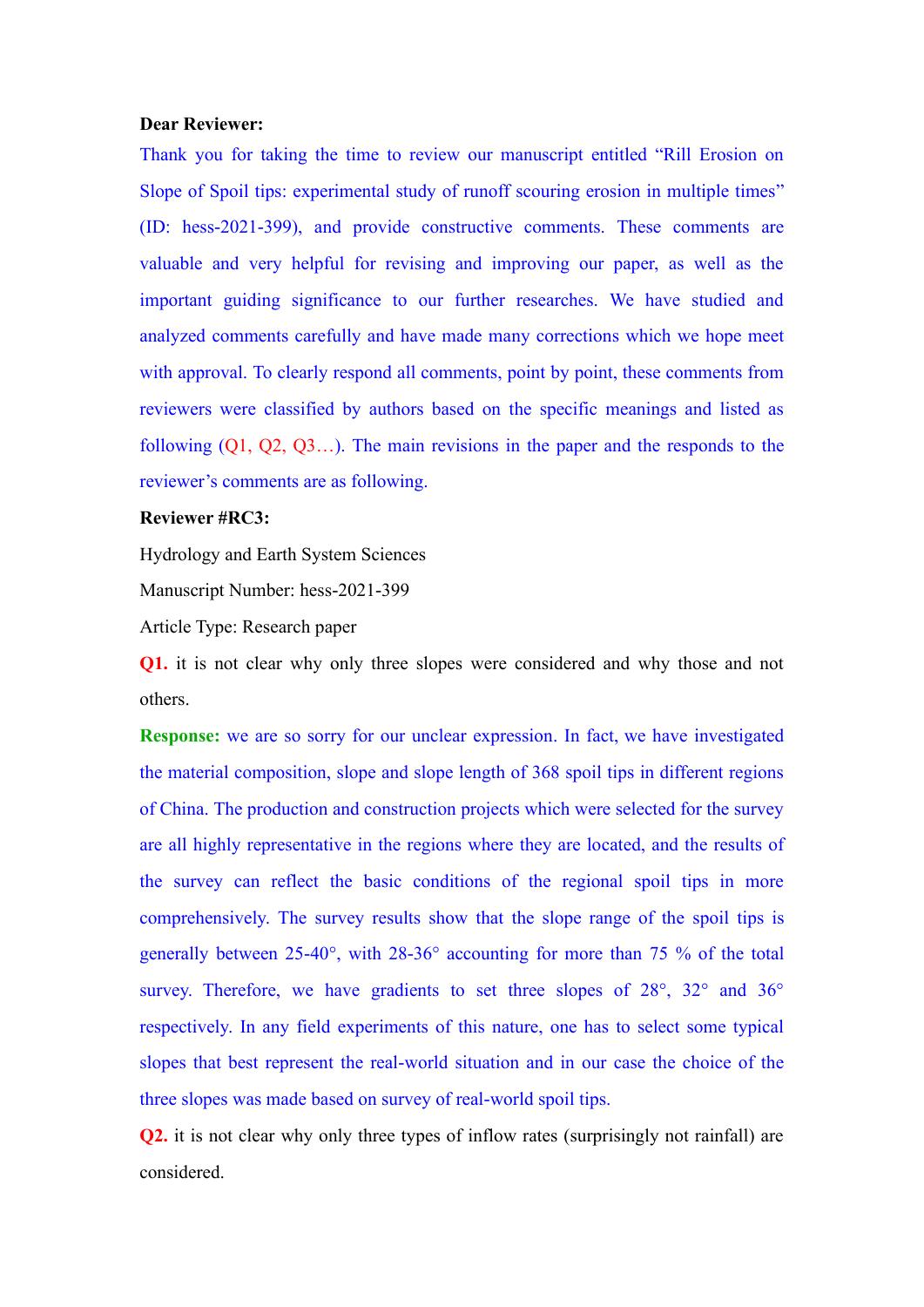**Response:** Spoil tips are a unique man-made mound landform formed by production and construction activities, with a "platform-steep slope" structure. Under field conditions, the runoff collected by the compaction platform of spoil tips is an important factor causing slope scour erosion and accelerating erosion of engineered landscapes. The infiltration rate of the platform formed by heavy mechanical rolling is significantly reduced. Under rainfall conditions, the platform produces large concentrated runoff preferentially over the slope, and concentrated runoff rapidly flows along the edge of the platform to the steep slope, thus causing severe slope erosion. Therefore, the runoff collected by platform of spoil tips is an important factor causing slope scour erosion and accelerating erosion of engineered landscapes (Zhang et al. 2015, Zhang et al. 2016). The amount of runoff from the platform is determined by the rainfall intensity. Three rainfall intensities of 1.6, 2, and2.4 mm min-1 were used to mimic typical erosive rainfall from heavy, torrential and extremely heavy rain in study area, respectively. Rainfall intensities of 1.6, 2 and 2.4 mm min<sup>-1</sup> were converted to equivalent inflow rate of 8, 10 and 12 L min<sup>-1</sup> according to the amount of water, respectively.

- ⚫ Zhang LT, Gao ZL, Yang SW, Li YH, Tian HW (2015) Dynamic processes of soil erosion by runoff on engineered landforms derived from expressway construction: A case study of typical steep spoil heap. Catena 128, 108-121. https://10.1016/j.catena.2015.01.020.
- ⚫ Zhang LT, Gao ZL, Li ZB, Tian HW (2016) Downslope runoff and erosion response of typical engineered landform to variable inflow rate patterns from upslope. Nat Hazards 80, 775-796. https://10.1007/s11069-015-1996-z.

**Q3.** the soil is clay loam; therefore, the entire work is soil type-specific (as however all the papers published on a similar approach).

**Response:** Clay loamy soil is a typical soil texture in study area (Guanzhong Plain of Loess Plateau) (Wu et al. 2021). Therefore, clay loam be used to simulate soil erosion of the spoil tips, and the research results are representative of the soil properties in the area.

⚫ Wu J, Qi Y B, Chang Q R, Liu M Y, Bai L M (2021) Attribution of Lou Soil in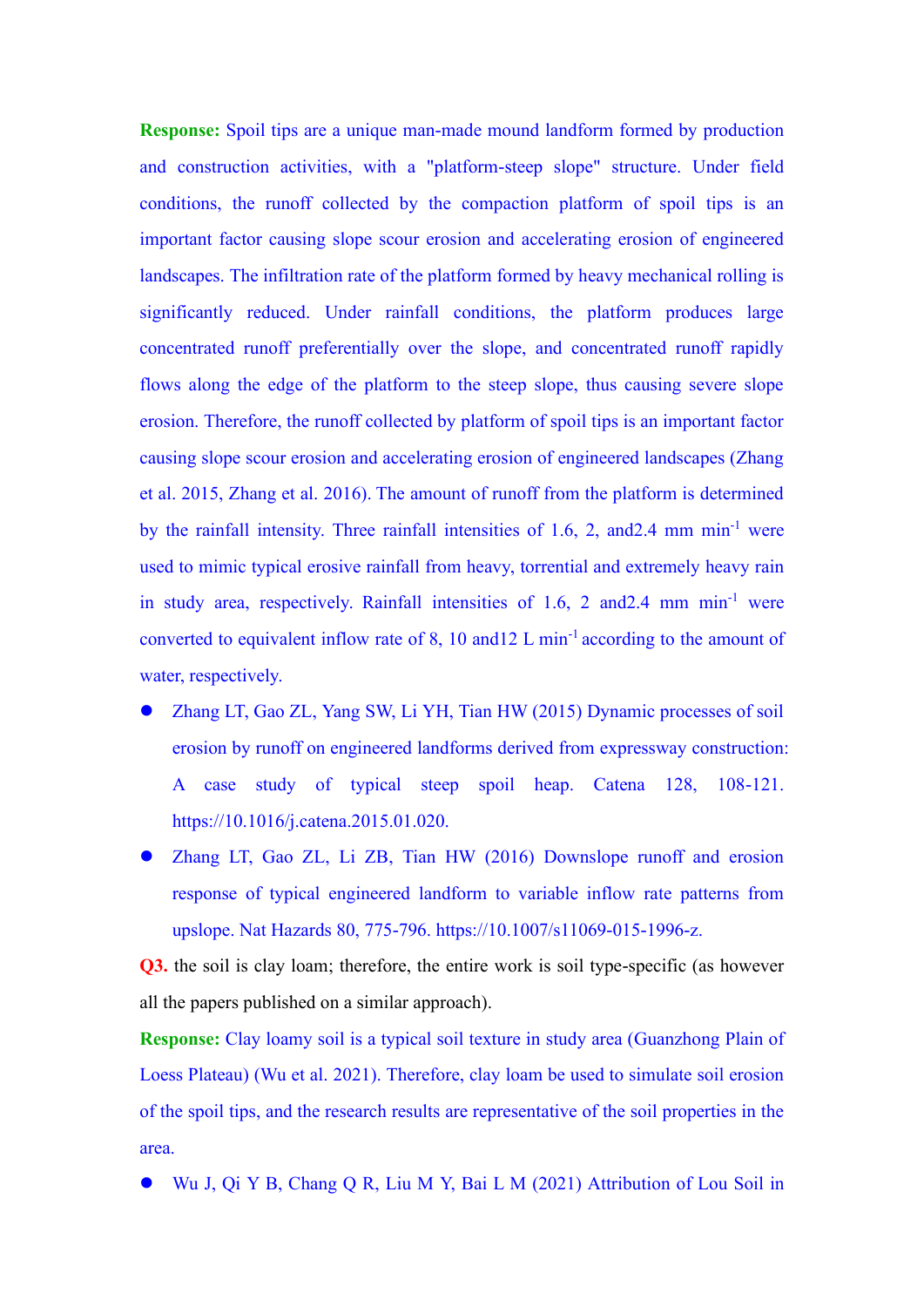Chinese Soil Taxonomy and Establishment of Representative Soil Series in Guanzhong Area. Acta Pedologica Sinica, 58 (2):357-371. https:// 10.11766/trxb201906240325.

**Q4.** The real natural conditions where also vegetation play a role in soil erosion due to the roots are not considered, therefore the work is affected at its basis by a lack of representativeness of real conditions, and overall is affected by an "anthropogenic" setting of soil into a given plot. Differently, the approaches with natural soil, where also vegetation is present, with natural rainfall scenarios and more or less natural slope, are more representative of reality.

**Response:** We are in complete agreement with you. Natural slopes often have vegetation growing on the surfaces because there are no human influences. Under natural rainfall conditions, vegetation can effectively prevent the occurrence of soil erosion on slopes due to vegetation roots. However, spoil tips are a unique geomorphological unit which is formed by the artificial accumulation and remodeling of soil generated during the production and construction activities, which results in non-vegetation growth on the slope of the spoil tips at the early stage of formation, and it takes some time for the vegetation to recover naturally. In addition, the construction time of production and construction projects always rain heat synchronization, which lead to this stage that is the most serious stage of soil erosion in the spoil tips (no or little vegetation cover). In addition, serious erosion rates induce sediment and nutrients losses on discarded soils which make the disturbed soil accumulation vegetation reconstruction very difficult (Cerdà and García-Fayos2002). Therefore, soil erosion was often dominated by bare slope of the spoil tips, we mainly study and focus on the soil erosion of the spoil tips without vegetation cover stage. In addition, we thank for your suggestion and will focus on the effect of vegetation in the subsequent study to manage the erosion of the slope of the spoil tips.

 The way in which spoil tips is formed causes it to differ from the natural slope or soil. Spoil tips has unique underlying surface conditions, for instance, destruction of soil structure, the vegetation degeneration, soil organic matter and plant root system deficiency, which result in its poor scouring resistance(Zhang et al.2015). The two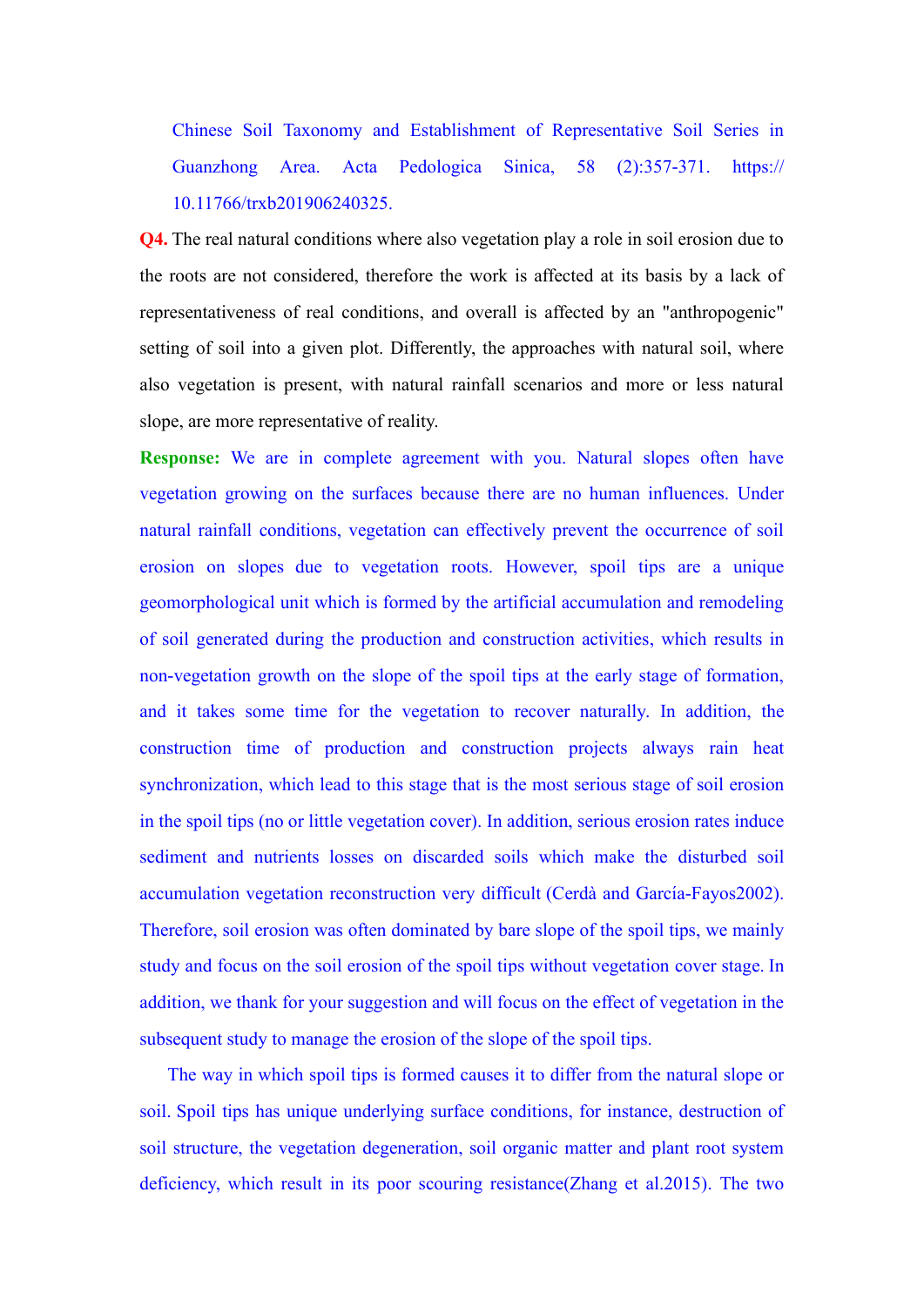different subsurface conditions lead to differences in erosion. In addition, the driving force of soil erosion on natural slopes is mainly slope runoff formed by rainfall, while runoff from platforms is the main driving force of slope erosion on spoil tips. Therefore, we used runoff plots to study soil erosion on the slopes of spoil tips using artificial soil mounding and runoff scouring.

- Cerdà A, GarcíA-Fayos P (2002) The influence of seed size and shape on their removal by water erosion. Catena 48(4):293–301. https://doi.org/ 10.1 016/S0341-8162(02)00027-9.
- Zhang, L.T., Gao, Z.L., Yang, S.W., Li, Y.H., Tian, H.W(2015). Dynamic processes of soil erosion by runoff on engineered landforms derived from expressway construction: a case study of typical steep spoil heap. Catena 128, 108–121.https://doi.org/10.1016/j.catena.2015.01.020.

**Q5.** However, the work in its present form doesn't meet the high standard required for HESS, where too limited studies are not welcomed. Second, the work is too narrow and site-specific in its purpose, a fact that is given at the eyes of the readers an idea of a not representative analysis, therefore with findings impossible to generalize.

**Response:** Thank you for your valuable comments. These have not only greatly improved our work, but also learned more knowledge of experimental research and future research directions that need attention from your comments. We also believe that the article can be revised according to your comments to reach the hess publication level.

Soil erosion is a global environmental problem that has greatly hindered region's sustainable socioeconomic development. Especially nowadays, artificial soil erosion often results in severe environmental and economic problems such as degradation of agricultural soil and surface water quality, and damage to infrastructure and transportation corridors. Spoil tips are now the most significant type of artificial soil erosion in the world. The erosion of spoil tips has caused a large number of environmental problems. On the one hand, spoil tips are new landforms created by man-made action, which have destroyed the original surface structure (Zhang et al.2015; Migońand Latocha 2018), and caused geological disasters such as landslides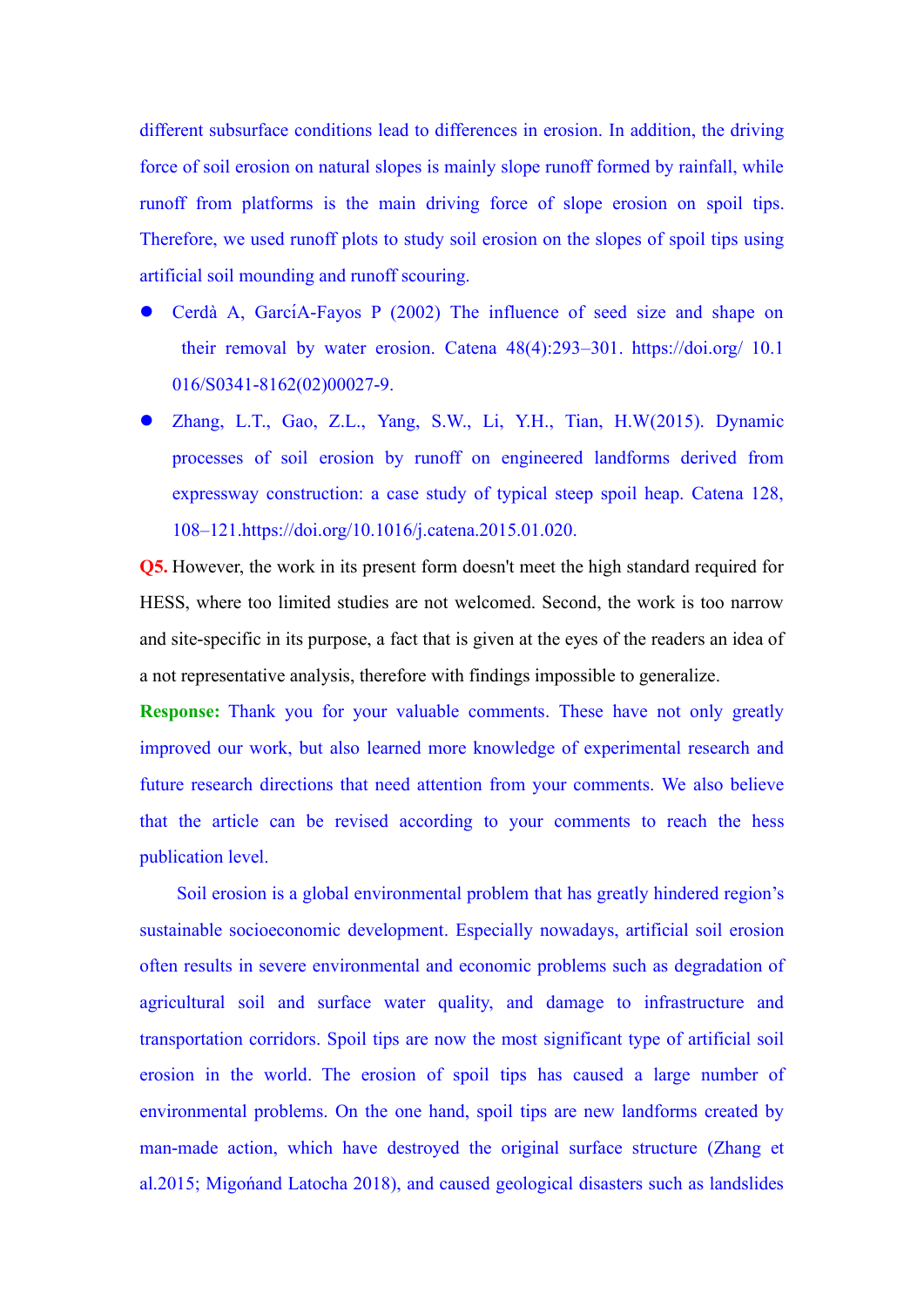and mudslides (Iqbal et al.2018; Jiang et al.2018). These disasters thus seriously threaten the safety of human life (Nearing et al.2017; Conforti and Ietto 2020). For example, a large landslide accidentally occurred in Shenzhen City (China) in 2018, resulting in a death toll of 73(Gao et al. 2019). On the other hand, soil and water loss from spoil tips leads to substantial sediment yields transported into rivers, affecting river flood safety and water quality. Therefore, there is an urgent need to investigate the soil erosion for spoil tips because they cause serious damage and threaten human lives. Therefore, this study has a strong international dimension and has many readers. In addition, our study focuses on the erosion processes and mechanisms of spoil tips, which is consistent with the scope reported by hess.

- ⚫ Zhang LT, Gao ZL, Yang SW, Li YH, Tian HW (2015) Dynamic processe s of soil erosion by runoff on engineered landforms derived from expressw ay construction: a case study of typical steep spoil heap. Catena 128:108–1 21.https://doi.org/10.1016/j.catena.2015.01.020.
- MigońP, Latocha A (2018) Human impact and geomorphic change through time in the Sudetes, Central Europe. Quat Int 470:194–206.https://doi.org/10. 1016/j.quaint.2018.01.038.
- ⚫ Iqbal J, Dai FC, Hong M, Tu XB, Xie QZ (2018) Failure mechanism and stability analysis of an active landslide in the Xiangjiaba Resevoir area, Southwest China. J Earth Sci 29(3):646–661.https://doi.org/10.1007/s12583-017-0753-5.
- ⚫ Jiang YH, Lin LJ, Chen LD, Ni HY (2018) An overview Nearing of the r esources and environment conditions and major geological problems in the Yangtze River economic zone, China. China Geol 1(3):435–449.https://doi.or g/10.31035/cg2018040
- ⚫ Nearing MA, Xie Y, Liu BY, Ye Y (2017) Natural and anthropogenic rates of soil erosion. Int Soil Water Conserv 2:77–84. https://doi.org/10.1016/j.is wcr.2017.04.001.
- ⚫ Conforti M, Ietto F (2020) Influence of tectonics and morphometric features on the landslide distribution: a case study from the Mesima Basin (Calabria, South Italy). J Earth Sci 31(2):393–409.https://doi.org/10.1007/s12583-019-1231-z.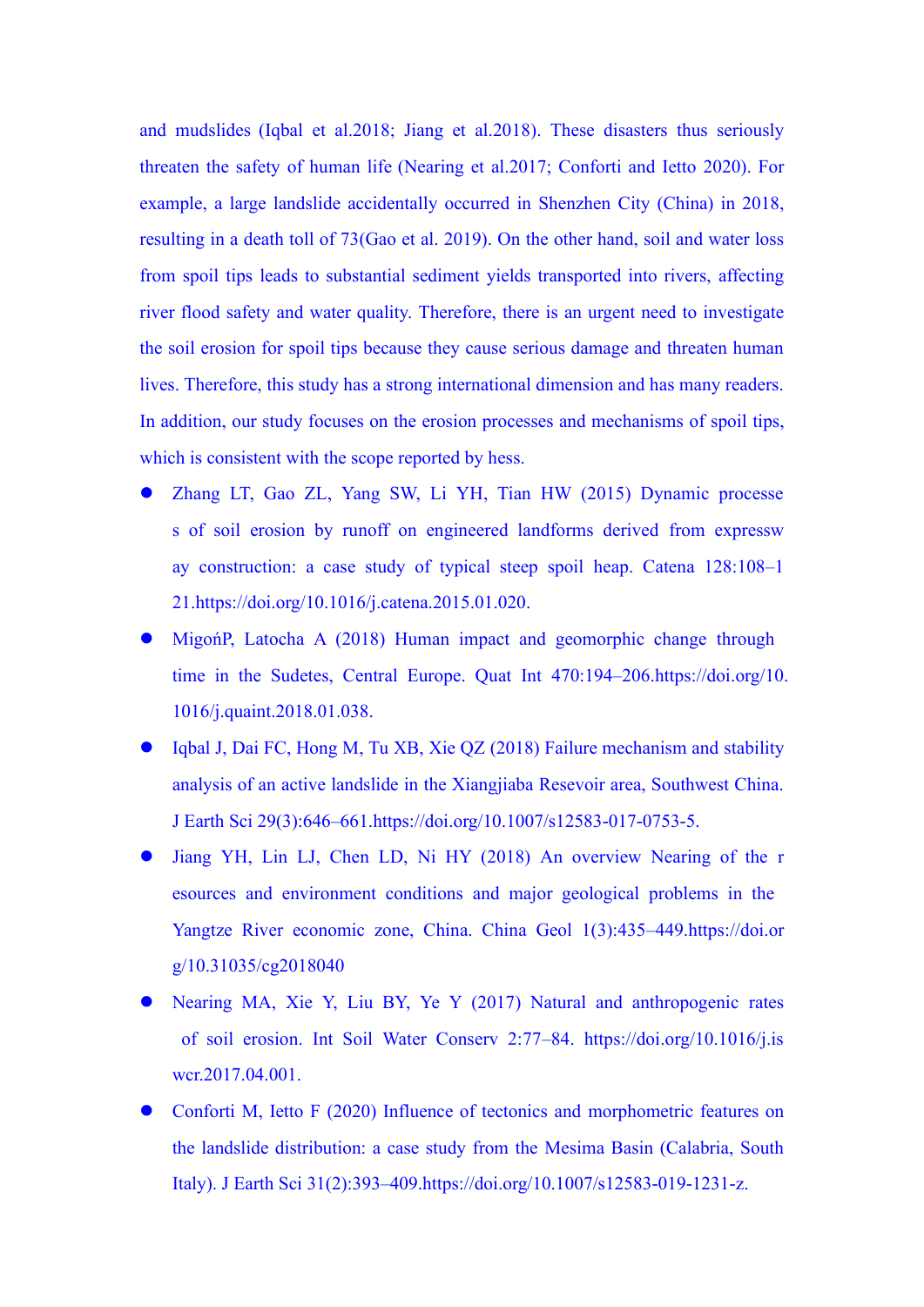⚫ Gao Y, Yin YP, Li B, He K, Wang XL (2019) Post-failure behavior analysis of the Shenzhen"12.20" CDW landfill landslide. Waste Manag 83:171– 183https://doi.org/10.1016/j.wasman.2018.11.015.

**Q6.** On the other hand, in the case of an established plot on natural soil (even covered by vegetation) respecting the real geomorphologic conditions (usually for these sites, few non-invasive fences and one outled/tank collecting water/sediment are enough to guarantee the experiment), the analysis is conducted with real rainfall conditions (not with forced inflow rate), even for one year.

**Response:** We are in complete agreement with you. The construction of runoff plots on natural soil by using natural rainfall observation is one of the methods to study soil erosion of spoil tips, but there are many disadvantages: first of all, spoil tips are usually located in sparsely populated ravines, and the roads are often damaged (because of flash floods and landslides) after rainfall, especially heavy rainfall, so that people are not able to arrive in the first place, which affects the accurate acquisition of test monitoring data. Second, the lack of electricity and signals makes it impossible to provide energy and data transmission for monitoring equipment. Third, in heavy rainfall conditions, field site monitoring may pose a threat to personal safety. Comprehensive consideration, we did not use the method of constructing runoff plots on natural slopes to study soil erosion of spoil tips. Based on the field investigation (slope, slope length, soil bulk density and soil type), the designed runoff plots are able to more realistically approximate the natural conditions in the field. It is feasible to study the rill erosion on the slope of the spoil tips by designing runoff plots.

Under field conditions, the runoff collected by the compaction platform of spoil tips is an important factor causing slope scour erosion and accelerating erosion of engineered landscapes (Zhang et al. 2015, Zhang et al. 2016). Runoff from the platform has a greater impact on soil erosion than rainfall in the spoil tips. Therefore, we used runoff scouring to study the effect of runoff from the platform on the erosion of the spoil tips.

⚫ Zhang LT, Gao ZL, Yang SW, Li YH, Tian HW (2015) Dynamic processes of soil erosion by runoff on engineered landforms derived from expressway construction: